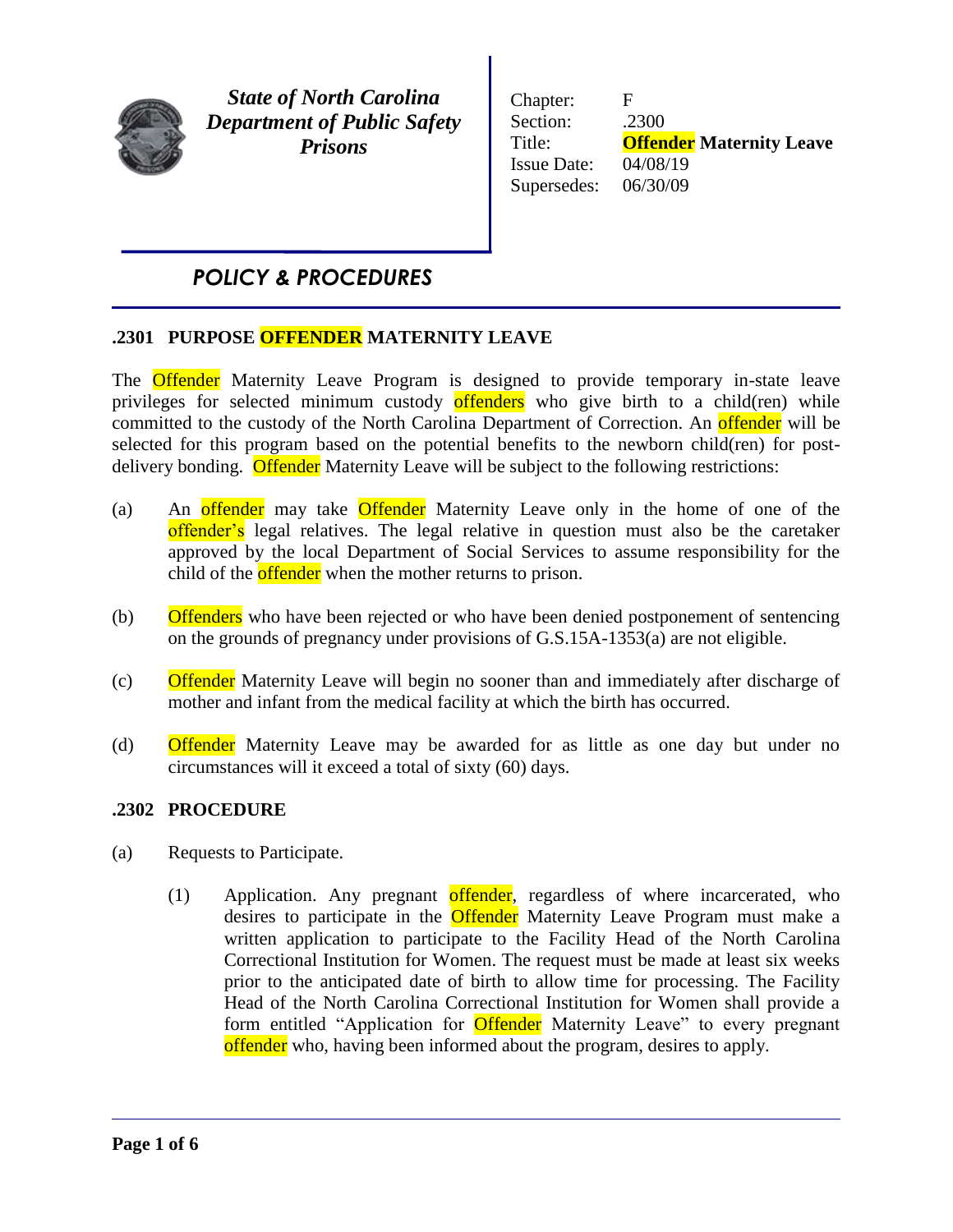- (2) Case Reviews. The Facility Head of the North Carolina Correctional Institution for Women will ensure that a documented case review is made for each offender who applies for participation in the **Offender** Maternity Leave Program.
- (3) Grounds for Denial. The Facility Head of the North Carolina Correctional Institution for Women may deny or withdraw approval for participation in the program on the basis of any of the following conditions:
	- (A) Sentence Length. A total sentence length upon commitment which is greater than five (5) years;
	- (B) Pending Criminal Charges. Pending criminal charges in any jurisdiction;
	- (C) Recidivism. Evidence of one or more previous commitments within the prison system of any jurisdiction;
	- (D) Violation of Probation. A current commitment as a result of probation violation(s);
	- (E) Institutional Record. An institutional record of two or more major offenses within the six months prior to anticipated date of delivery;
	- (F) Record of Violence. A record of violent or aggressive behavior, child abuse, or child neglect;
	- (G) Record of Drug Abuse. A record of serious drug usage, any drug trafficking or sales, or other serious substance abuse;
	- (H) Rejection of Sentence Postponement. Evidence that the **offender** has rejected postponement of service of sentence on the grounds of pregnancy under G.S. 15A1353(a);
	- (I) Denial of Sentence Postponement. Evidence that the **offender** has been considered for and denied postponement of service of sentence on the grounds of pregnancy under G.S.  $15A-1353(a)$ . Any offender who is pregnant at the time she begins serving her sentence shall be presumed to have been considered for and denied postponement of service of sentence in the absence of information from the court of record that she has not been considered for and denied postponement of service of sentence on grounds of pregnancy;
	- (J) Objection by the Sentencing Court. Evidence that officials of the sentencing court object to maternity leave for the offender;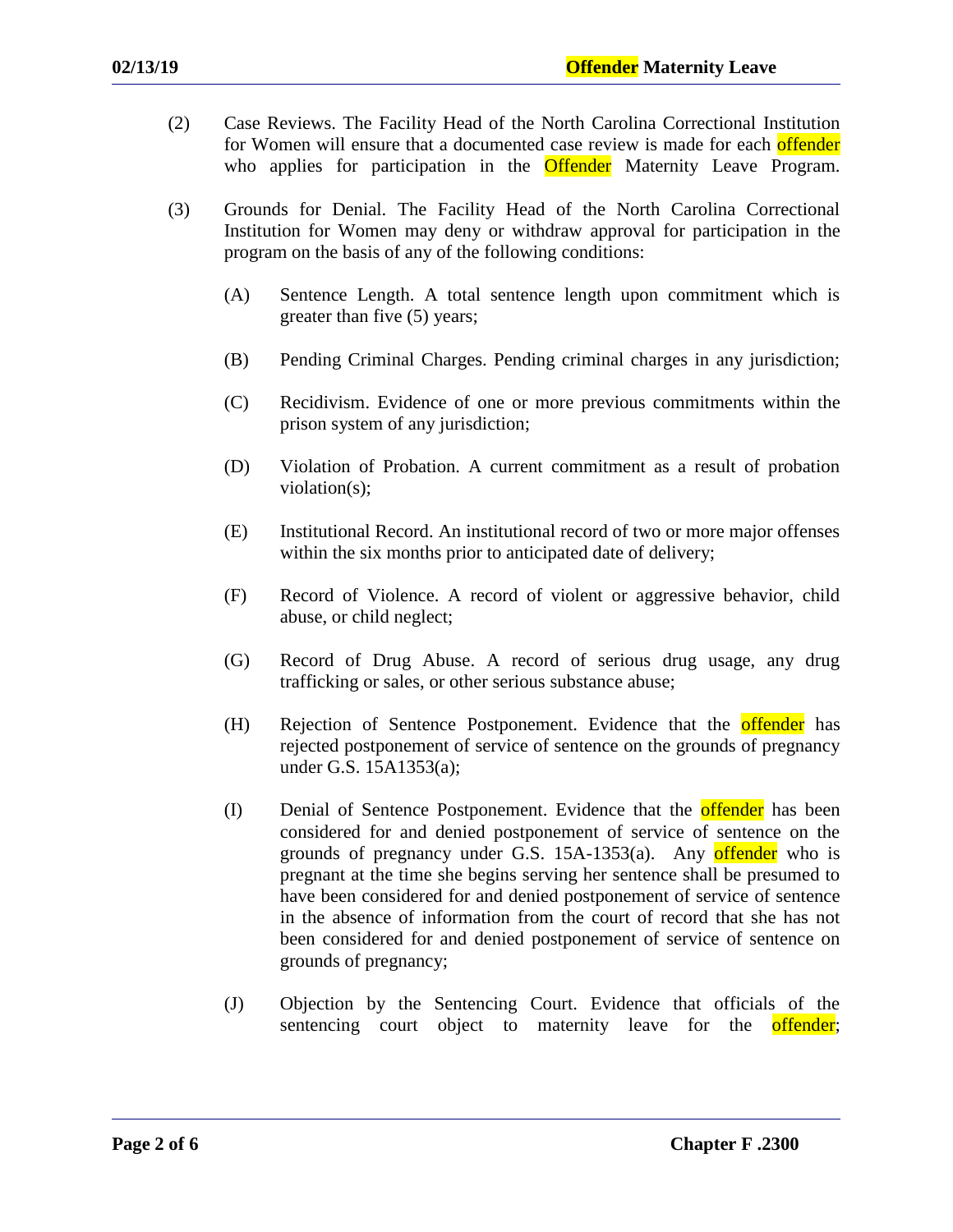- (K) Denial or Revocation of Certification by Social Services. Evidence that the local Department of Social Services refuses to certify the home of the caretaker for the mother and child;
- (L) Psychiatric Recommendations. Negative psychiatric and psychological assessments and evaluations; and
- (M) Threats to Public Safety and the General Welfare. Other specific conditions which threaten public safety or the health and general welfare of child and/or mother.
- (4) Offender Maternity Leave Program Plan. For any offender who qualifies on the basis of conditions specified above, the Facility Head of the North Carolina Correctional Institution for Women will prepare a "Maternity Leave Program Plan." This shall include, in the order given, the following completed forms and documents:
	- (A) Offender Maternity Leave Checklist. This form documents that all eligibility requirements have been satisfied and that all documents of the plan are in order;
	- (B) Offender Maternity Leave Form. This form from the sentencing court establishes whether the **offender** did or did not reject postponement or have postponement of service of sentence denied under provisions of G.S. 15A-1353(a);
	- (C) Local Department of Social Services Home Certification for Newborn Children. This form documents that the proposed home is acceptable for the child in question;
	- (D) Relative Caretaker Agreement. This establishes that the adult relative(s), who will be responsible for the **offender** and child, agree(s) to accept this responsibility;
	- (E) Psychological Assessment;
	- (F) Emergency Termination Plan in DC-l42 and in The Relative Caretaker Agreement (above);
	- (G) Local Law Enforcement Notification Form;
	- (H) Response from the Prosecuting District Attorney;
	- (I) Temporary Leave Form (DC-326);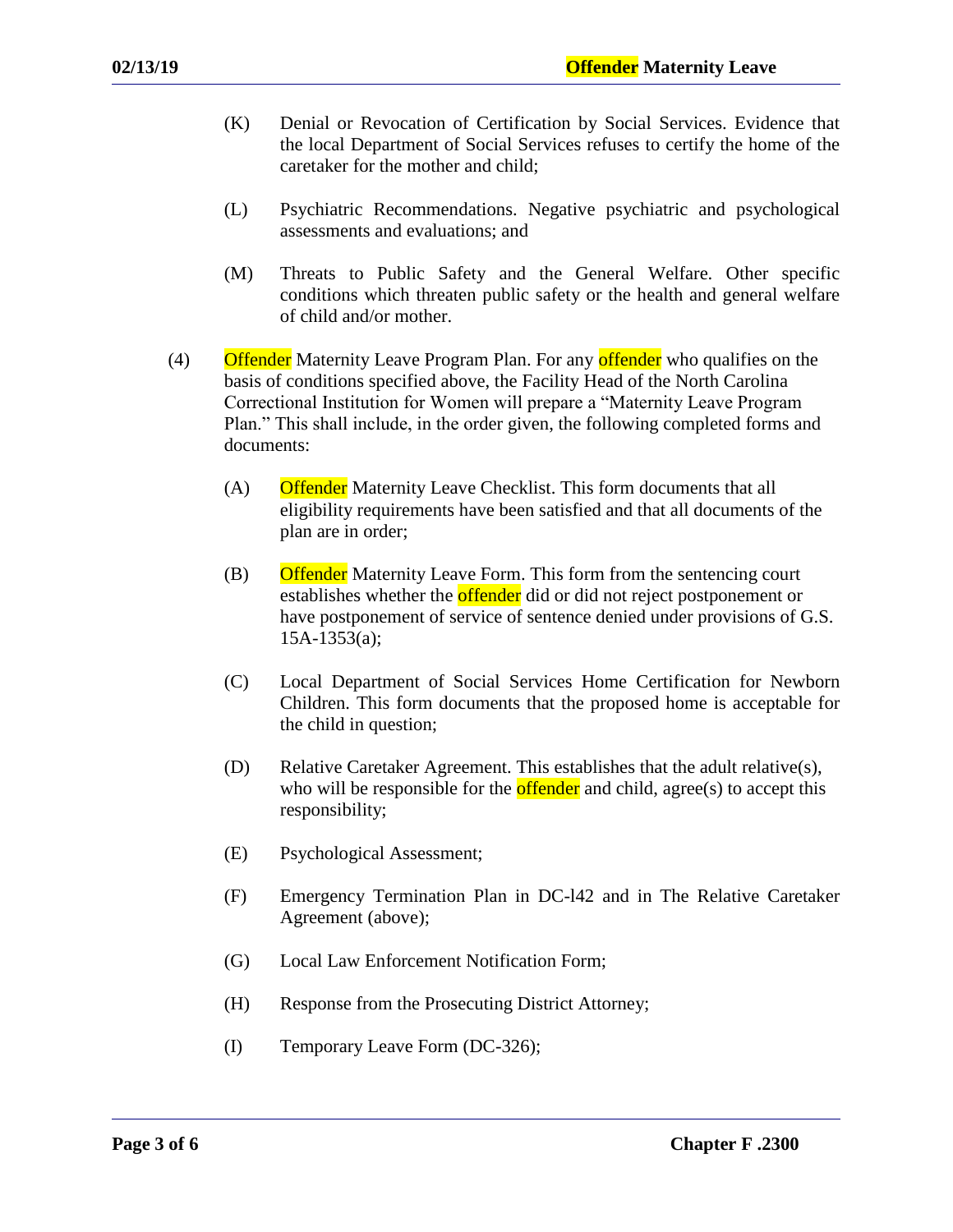- (J) Extension of Limits of Confinement Form (DC-l42). This will be modified as appropriate in individual cases to accommodate
- $(K)$  offender maternity leave per G.S.148-4(7);
- (L) Local Monitoring Plan;
- (M) Offender Maternity Leave Agreement. This agreement establishes that the offender agrees to all specific conditions established for her own offender maternity leave;
- (N) Medical Clearance;
- (O) Institutional Classification Form (DC-121).
- (b) Approval. The Facility Head of the North Carolina Correctional Institution for Women shall recommend approval or disapproval of each Application for **Offender** Maternity Leave. The **Director of Prisons** or designee shall be the approving authority for the **Offender** Maternity Leave Program.
- (c) Monitoring.
	- (1) The responsibility for monitoring **offenders** on maternity leave is assigned to the Facility Head of the North Carolina Correctional Institution for Women and local Community Correction officers.
	- (2) The Facility Head shall notify the Director of Community Corrections or designee whenever an **offender** is placed on **offender** maternity leave. The **Community** Corrections Director or designee shall ensure that the **offender** is monitored at home on a face-to-face basis during an unannounced visit at least once every week for the duration of the **offender's** maternity leave.
	- (3) Local Department of Social Services monitoring reports may also be used in determining if the **offender** on leave is fulfilling the terms of the **Offender** Maternity Leave Plan.
	- (4) Additionally, reports from the adult relative(s) who are signatories to the Relative Caretaker Agreement may be used to assist Department of Public Safety officials in determining whenever leave compliance is sufficiently changed to warrant leave termination.
- (d) Modifications. When changes in the terms of an **Offender** Maternity Leave Plan appears to be advisable or required, these changes shall be proposed, documented, and approved in the same manner required for the initial approval of the plan.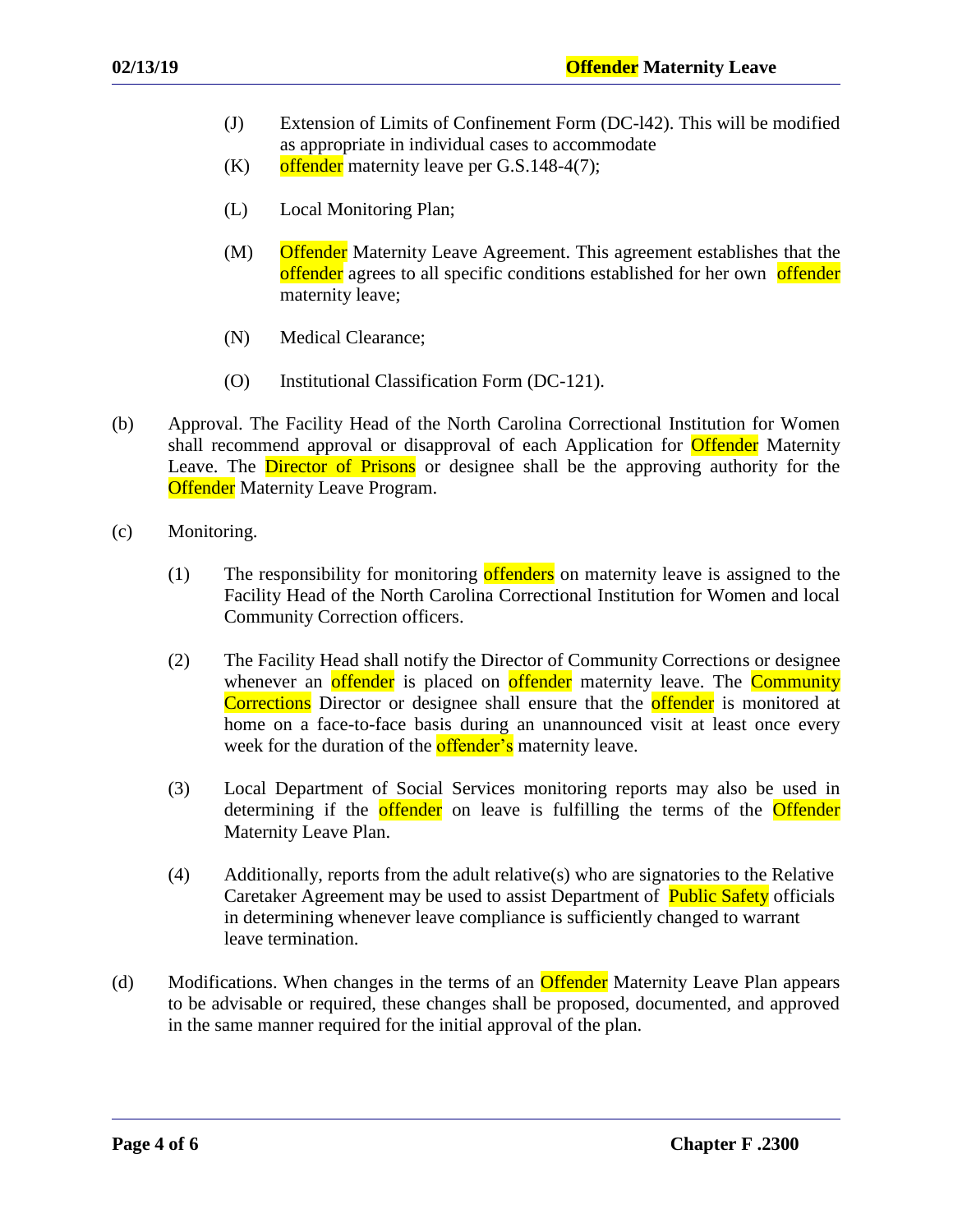- (e) When changes in the terms of an Offender Maternity Leave Plan appear to be advisable or required, these changes shall be proposed, documented, and approved in the same manner required for initial approval of the plan.
- (f) Gain Time. Offenders on offender maternity leave shall not receive gain time for time spent away from the North Carolina Correctional Institution for Women.
- (g) Custody Level. An offender on offender maternity leave will be in Minimum Custody Level III for the duration of her leave. Upon termination of offender maternity leave, the custody level and privileges of the **offender** will be reviewed.

## **.2303 TERMINATION OF LEAVE**

- (a) Emergency Termination. If rule violations or other emergency conditions occur, the Facility Head of the North Carolina Correctional Institution for Women may terminate **Offender** Maternity Leave prematurely.
- (b) Offender Maternity Leave may be terminated prematurely based upon any of the following:
	- (1) Use of alcohol, of drugs or of other illegal substances, or abuse of prescription medications;
	- (2) Association with known criminals;
	- (3) Acceptance of gainful employment;
	- (4) Incurrence of indebtedness without agency approval;
	- (5) Violation of federal, state or local laws;
	- (6) Travel, without approval, beyond the agreed limits in the Maternity Leave Plan, specifically the DC-142ML and Offender Maternity Leave Agreement Forms;
	- (7) Engaging in activities prohibited by specific leave conditions, Department of **Public Safety** policy, or laws imposed upon **offenders** or persons with restrictive citizenship; and
	- (8) Contact with the victims of the crimes for which the **offender** is serving time without specific authorization.
- (c) Disciplinary Action. Any offender who violates conditions specified in the Extension of Limits of Confinement Form or who fails to report to the North Carolina Correctional Institution for Women at the end of the leave period or fails to report to appropriate authorities in cases of emergencies shall be subject to disciplinary action for violation of offense number(s) A6, B12 and or any other applicable offense(s).